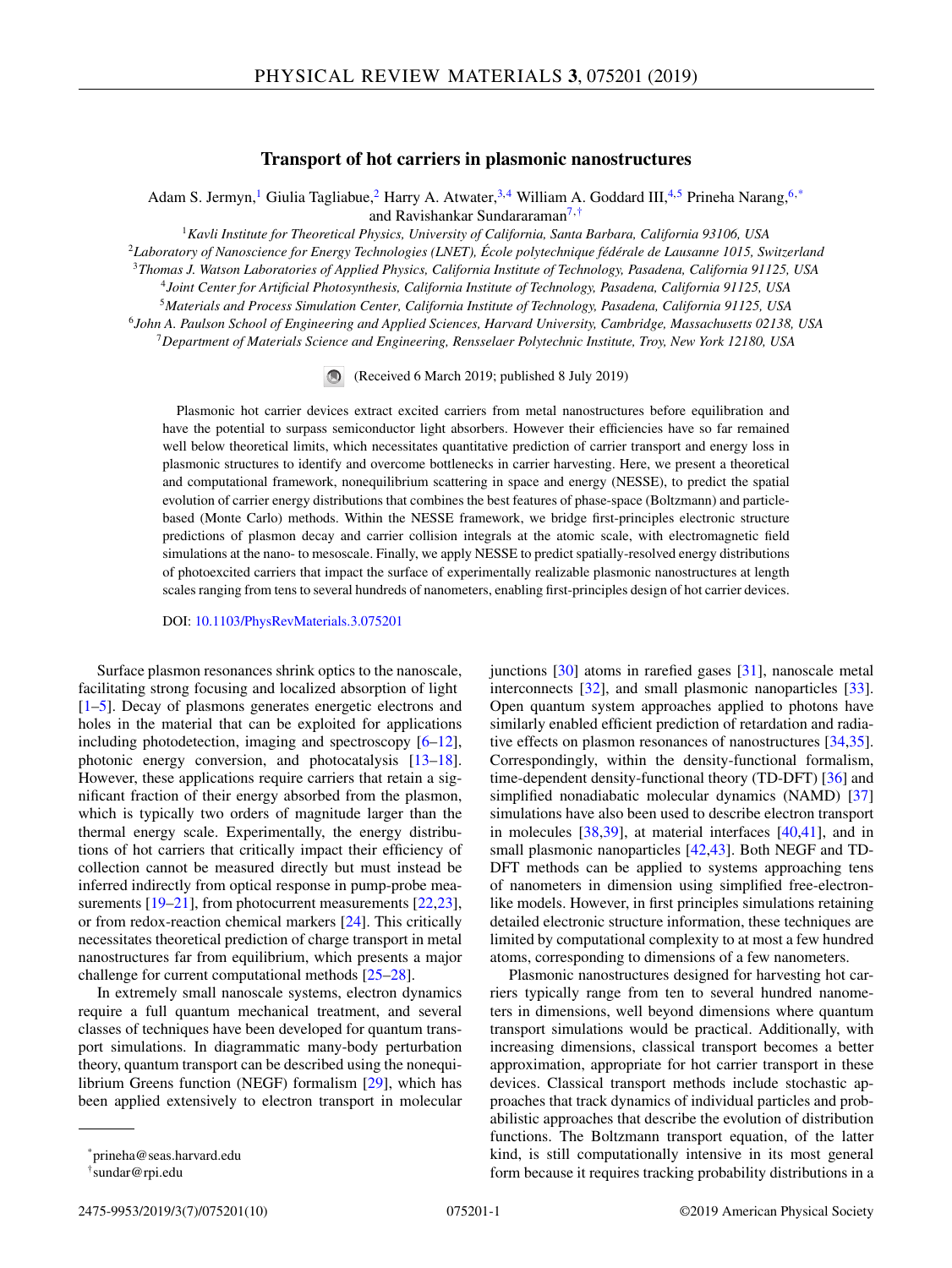<span id="page-1-0"></span>six-dimensional phase space of spatial and momentum degrees of freedom [\[44,45\]](#page-8-0). Conventional simplifications of the Boltzmann equation include restriction of the space of allowed distribution functions or simplified collision integrals such as the relaxation-time approximation [\[46–48\]](#page-9-0), but these neglect key electronic structure details critical in plasmonic hot carrier transport. On the other hand, stochastic approaches such as Monte Carlo (MC) simulations [\[49\]](#page-9-0) introduce significant computational advantages for simple models of collisions, but they become much more computationally demanding for a complex collision model such as one based on electronic structure theory.

We have previously shown the importance of describing hot carrier generation and transport in plasmonic materials with full electronic structure details in the densities of states of carriers and their matrix elements for optical transitions and interactions with phonons [\[50,51\]](#page-9-0). Neglecting spatial transport, we have combined these calculations with simplified Boltzmann equation solutions to elucidate nonequilibrium effects in the ultrafast spectroscopy of small plasmonic nanoparticles [\[52,53\]](#page-9-0). However, capturing the spatial variation of carrier distributions is critical in larger and more complex plasmonic nanostructures, where carrier generation is strongly inhomogeneous and often localized near electromagnetic hot spots [\[54,55\]](#page-9-0). Simultaneously capturing electronic structure details with spatial transport in realistic plasmonic nanostructures has so far remained a challenge.

In this paper, we present a hybrid computational framework for efficiently describing nonequilibrium classical charge transport that combines the advantages of the probabilistic and stochastic approaches. In Sec. I, we derive this nonequilibrium scattering in space and energy (NESSE) framework as a limit of the Boltzmann equation by tracking distribution functions indexed by number of collisions, under the assumption of momentum randomization at each collision. We then specialize the general NESSE approach to plasmonic hot carriers in Sec. [II,](#page-3-0) linked with first-principles calculations of carrier generation and scattering, as well as electromagnetic field simulations. In Sec. [IV,](#page-5-0) we use NESSE to predict the spatially-resolved energy distributions of hot carriers that reach the surface in metal nanostructures of various materials and geometries up to several hundred nanometers in dimensions, simultaneously accounting for electronic structure detail and nanoscale geometry. These spatially-resolved hot carrier energy distributions are vital to understand optical, electronic, or chemical signatures of hot carriers in experiments and provide a direct mechanistic understanding of the transport and energy relaxation effects which are only indirectly measurable experimentally.

### **I. COMPUTATIONAL FRAMEWORK (NESSE)**

The general goal of nonequilibrium transport calculations is to predict the distribution of particles in phase space, i.e., with spatial as well as momentum resolution, accounting for sources of particles and the various scattering mechanisms between particles. For example, for plasmonic hot carrier devices we need to predict the usable carrier distribution that reaches the surface above a threshold energy, starting from the initial distribution generated by plasmon decay and accounting for electron-electron, electron-phonon, and surface scattering in the material. Such devices are typically operated under constant illumination, where carriers are being generated at a constant rate. This results in steady-state time-independent carrier energy distributions, while we are interested primarily in the far-from-equilibrium hot-carrier component of these energy distributions (far from the Fermi level). Additionally, in most cases, the number of hot carriers excited is a small fraction of the number of electrons in the plasmonic metal, such that hot carriers predominantly scatter against thermal carriers, enabling a linearization of the transport equations as we discuss below. Hence, in this work, we focus on far-from-equilibrium transport in the linearized steady-state limit, which is the predominant regime for hotcarrier solar energy harvesting.

In steady state, the general transport problem is described by the time-independent Boltzmann equation,

$$
\mathbf{v}_s \cdot \nabla f(s, \mathbf{r}) = P_0(s, \mathbf{r}) + \Gamma_s[f], \tag{1}
$$

in terms of the spatially-varying state occupation  $f(s, \mathbf{r})$ . The abstract state label *s* includes all degrees of freedom at a given point in space, which is just momentum **p** in the classical case. For electrons in a material, *s* combines crystal momentum **k** in the Brillouin zone with a band index *n*.

The term on the left side of (1) accounts for drift of particles in state  $s$  with velocity  $\mathbf{v}_s$ . The first term on the right side,  $P_0$ , accounts for particle generation, while the second term, the collision integral  $\Gamma$  accounts for scattering. See Sec. [II](#page-3-0) for a complete specification of these terms for the plasmonic hot carrier example starting from the electronic structure of the material.

Once the source term and collision integrals have been defined, the Boltzmann equation is fully specified and can, in principle, be solved. However, this deceptively simplelooking equation is a nonlinear integrodifferential equation in six dimensions, differential in the three spatial dimensions **r** and integral (nonlocal) in the three-momentum dimensions in **k** within *s*, which makes it extremely expensive computationally. The remainder of this section develops a practical approximation to this equation that is suited for analyzing hot carrier transport and related scenarios.

The first substantial simplification is linearization of the collision integral, which is possible whenever the particles in which we are interested in scatter predominantly against a background of particles whose distribution is fixed or already known. For plasmonic hot carriers, this is the case in the low intensity regime, where the number of excited far-fromequilibrium carriers is small compared to the background of equilibrium carriers. In this regime, hot carriers scatter predominantly against equilibrium carriers, and phonons remain approximately in equilibrium at the ambient temperature *T*0. We can then separate  $f(s, \mathbf{r}) = f_0(\varepsilon_s, T_0) + \phi(s, \mathbf{r})$ , where the first term is the equilibrium (Fermi) distribution, and the second term is the deviation from equilibrium. Substituting this into (1), Taylor expanding the collision integral about the equilibrium Fermi distribution  $f_0$ , and dropping terms at second order and higher in  $\phi(s, \mathbf{r})$  yields the linearized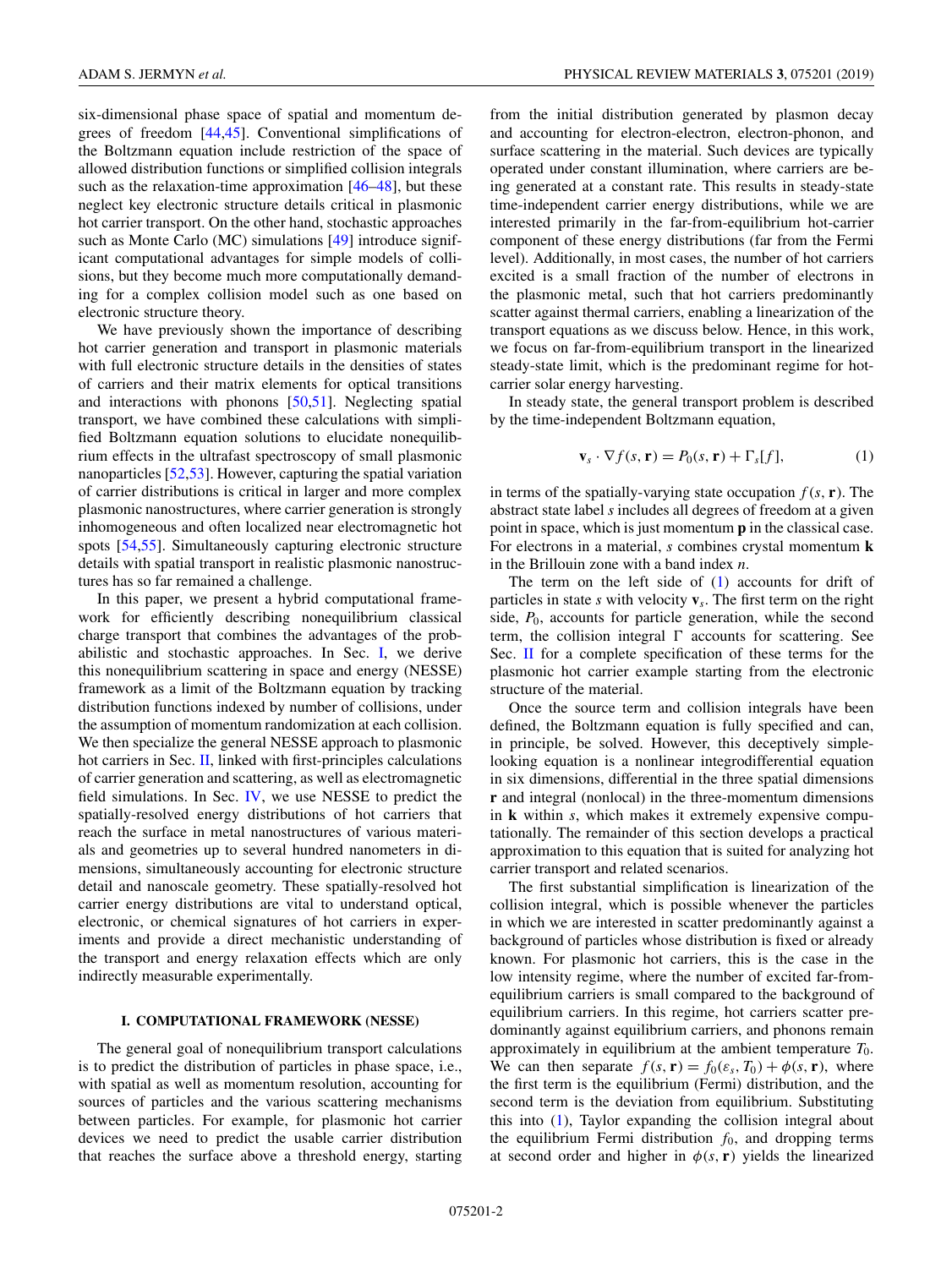<span id="page-2-0"></span>steady-state Boltzmann equation,

$$
\mathbf{v}_s \cdot \nabla \phi(s, \mathbf{r}) = P_0(s, \mathbf{r}) + \sum_{s'} C_{ss'} \phi(s', \mathbf{r}), \tag{2}
$$

where the 'collision matrix' *C* arises from the first order term in the Taylor expansion of the collision integral,

$$
C_{ss'} = \left. \frac{\partial \Gamma_s[f]}{\partial f(s')} \right|_{f=f_0}.
$$
 (3)

The zeroth order terms in this equation, which correspond to the equilibrium configuration, cancel by definition. Above and henceforth, any sum over a state index *s* is understood to imply integration over the continuous **k** degrees of freedom contained within.

Importantly, while the collision integral  $\Gamma[f(s, r)]$  varies spatially due to the spatial dependence of  $f(s, r)$ , the collision matrix does not. In the hot carrier case, linearization is only valid for energies several  $k_B T$  away from the Fermi level because electron-electron scattering produces more low-energy carriers, eventually affecting all electrons near the Fermi energy in the material, regardless of the incident intensity and initial number of carriers. Assuming linearity (inherently an approximation) is adequate for analyzing plasmonic hot carrier devices, but retaining the nonlinearity is important for describing the thermalized regime and, of course, for highintensity regimes explored in ultrafast spectroscopy, which we have analyzed in detail elsewhere (neglecting spatial dependence instead in that case) [\[52,53\]](#page-9-0).

The linearized steady-state Boltzmann equation (2) remains extremely challenging to solve since it still requires keeping track of a six-dimensional distribution function. In order to address this issue, we rearrange the equation to separate the distribution functions by the number of scattering events. First, we separate the diagonal terms of the scattering matrix, which correspond to the state inverse lifetimes  $\tau_{s}^{-1}$ , to write

$$
C_{ss'} \equiv -\tau_s^{-1} \delta_{ss'} + M_{ss'} \tag{4}
$$

and thereby define the 'mixing matrix'  $M_{ss'}$ . Intuitively,  $M_{ss'}$ specifies the rate of generating carriers in state *s* due to scattering of a carrier in state *s* . Substituting (4) into (2) and rearranging yields

$$
(\tau_s^{-1} + \mathbf{v}_s \cdot \nabla)\phi(s, \mathbf{r}) = P_0(s, \mathbf{r}) + \sum_{s'} M_{ss'} \phi(s', \mathbf{r}). \tag{5}
$$

Now substitute  $\phi = \phi_0 + \phi_1 + \phi_2 + \cdots$  above, where  $\phi_n$  collects contributions at *n*th order in *M*, and collect terms by order in *M*. This leads to the recurrence relations

$$
(\tau_s^{-1} + \mathbf{v}_s \cdot \nabla) \phi_n(s, \mathbf{r}) = P_n(s, \mathbf{r})
$$
 (6)

$$
P_{n+1}(s,\mathbf{r})=\sum_{s'}M_{ss'}\phi_n(s',\mathbf{r})\tag{7}
$$

for  $n \geqslant 0$ , with the initial point  $P_0$  given as before by [\(14\)](#page-3-0).

Figure 1 illustrates this formulation of Boltzmann transport. Optical absorption produces carriers at rate  $P_0$ . Solving (6) yields unscattered hot carrier distribution  $\phi_0$ . Applying the mixing matrix to this in (7) then calculates the rate of generating carriers due to the first scattering event,  $P_1$ . The



FIG. 1. Nonequilibrium scattering in space and energy (NESSE) framework for evaluating nonequilibrium carrier transport in plasmonic nanostructures. Electromagnetic field simulations and firstprinciples calculations of plasmon decay determine the spatiallyresolved initial carrier distribution,  $P_0$ . Tracing the distributions using *ab-initio* calculated mean free paths and collision integrals determines the collected surface flux before scattering  $S_0$  and the distribution of carriers after one scattering event  $P_1$ . Repeating this process yields energy-resolved carrier fluxes after fixed numbers of scattering events  $S_0$ ,  $S_1$ ,  $S_2$ , etc. (upper insets). Propagation of carrier distributions between scattering events is calculated efficiently on a tetrahedral discretization of the nanostructure geometry (bottom inset). NESSE effectively solves the linearized Boltzmann equation simultaneously for the spatial and energy distributions of carriers, assuming momentum is randomized at each scattering event, in structures with arbitrary geometry and topology, as illustrated by the arbitrarily complex shape chosen above.

process then repeats to evaluate carrier distributions after one scattering,  $\phi_1$ , generation rate due to the second scattering event,  $P_2$ , and so on. For each  $n$ , the carrier flux reaching the surface of the nanostructure after *n* scattering events can be evaluated as  $S_n(s, r) = (\mathbf{v}_s \cdot \hat{\mathbf{a}}) \phi_n(s, r)$ , at point **r** with surface normal unit vector **aˆ**.

The bottleneck at this stage is keeping track of states *s* with wave vector and band indices. In particular, the mixing matrix  $M_{ss'}$  is dense with nonzero elements for all pairs of *s* and *s* (i.e., total six dimensions with **k** and **k** ), which makes it computationally impractical to store and use. Our final simplification is to assume that each scattering event randomizes the momentum direction, which is an excellent approximation for hot carriers in plasmonic metals (see e.g. Fig. 3(d) of Ref. [\[56\]](#page-9-0)). We can now define carrier distributions with respect to energy by summing over all states that yield a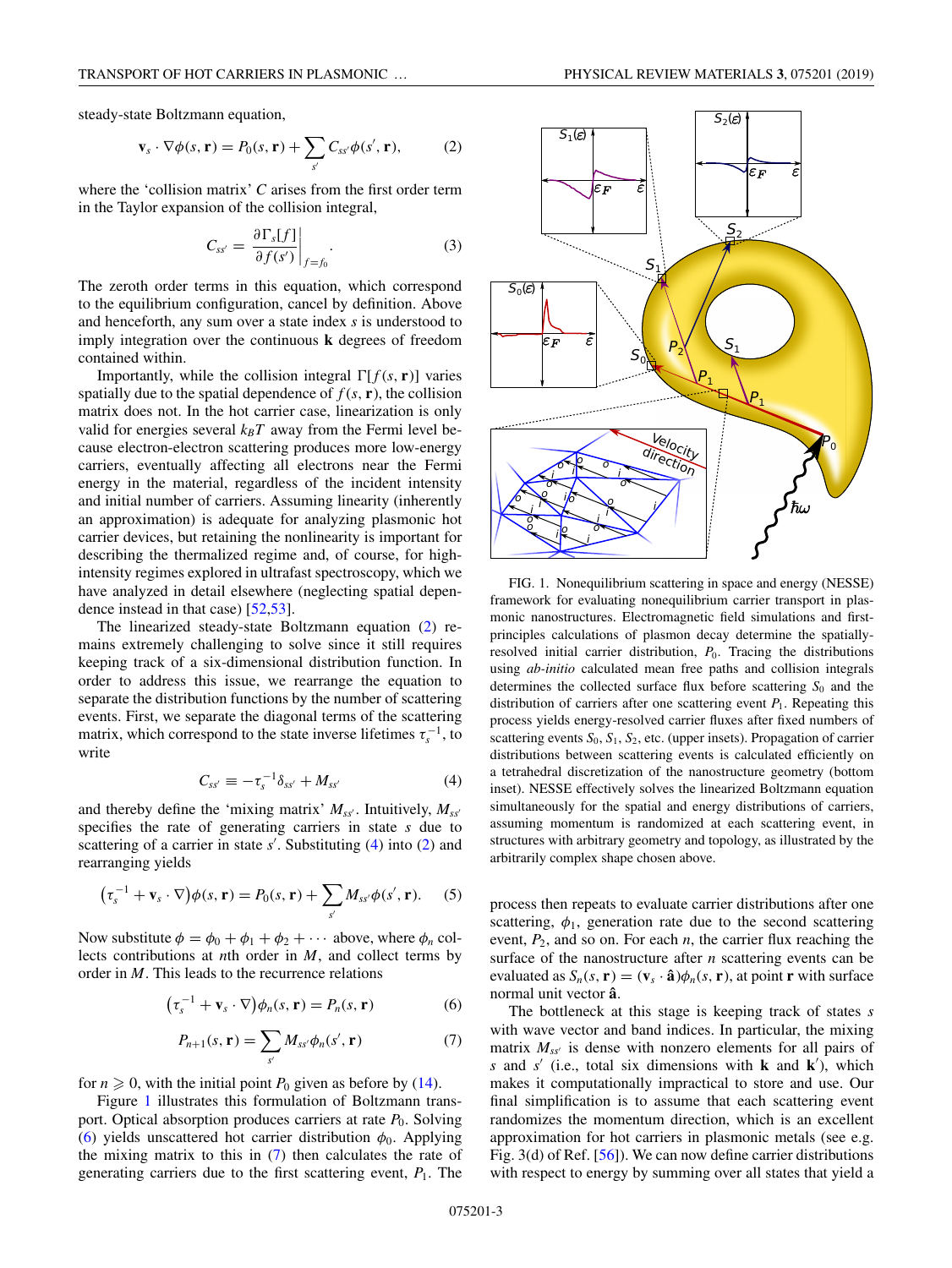<span id="page-3-0"></span>given energy,

$$
X(\varepsilon, \mathbf{r}) \equiv \sum_{s} \delta(\varepsilon - \varepsilon_{s}) X(s, \mathbf{r})
$$
 (8)

for each distribution function  $X = P_n$ ,  $\phi_n$ , and  $S_n$ . We solve for  $\phi_0(s, r)$  using explicit states as in [\(6\)](#page-2-0), since this is before first scattering, but from that point onward, we only work with energy distributions. The randomized-momentum equations after obtaining  $\phi_0(\varepsilon, \mathbf{r})$  take the form

$$
P_{n+1}(\varepsilon, \mathbf{r}) = \int \mathrm{d}\varepsilon' M(\varepsilon, \varepsilon') \phi_n(\varepsilon', \mathbf{r}) \tag{9}
$$

$$
\phi_n(\varepsilon, \mathbf{r}) = \int \frac{d\hat{\mathbf{v}}}{4\pi} \left( \tau^{-1}(E) + \bar{v}(E)\hat{v} \cdot \nabla \right)^{-1} P_n(\varepsilon, \mathbf{r}), \quad (10)
$$

where  $\tau^{-1}(\varepsilon)$  and  $\bar{v}(\varepsilon)$  are the average inverse lifetime and speed of carriers with energy  $\varepsilon$ , and the mixing-matrix in energy is

$$
M(\varepsilon,\varepsilon')\equiv\sum_{ss'}\delta(\varepsilon-\varepsilon_s)M_{ss'}\delta(\varepsilon_{s'}-\varepsilon').\hspace{1cm}(11)
$$

Note that the averages above are defined by  $\bar{x}(\varepsilon) \equiv \sum_s \delta(\varepsilon - \varepsilon)$  $\varepsilon_s$ )*x<sub>s</sub>*/*g*( $\varepsilon$ ) for each quantity *x*, where  $g(\varepsilon) = \sum_s \delta(\varepsilon - \varepsilon_s)$  is the density of states. In numerical simulations for plasmonic hot carriers, we discretize carrier energy on a uniform grid extending from  $\hbar\omega$  below to  $\hbar\omega$  above the Fermi energy and perform the integral over  $\hat{v}$  in (10) by Monte-Carlo sampling.

The final remaining ingredient is the spatial propagation of distributions at a given  $s$  (for  $n = 0$ ) or a given pair of  $E$  and **v** (for  $n \ge 1$ ), both of which require solution of a differential equation of the form

$$
(\tau^{-1} + \mathbf{v} \cdot \nabla)\phi(\mathbf{r}) = P(\mathbf{r}).\tag{12}
$$

Importantly, this is an ordinary differential equation, which can be solved very efficiently by appropriate choice of coordinate system. Without loss of generality, pick the *z* axis along **v** to get  $\phi(z)/\tau + v(d\phi/dz) = P(z)$  for each *x*, *y*, which has a simple solution of the form

$$
\phi(z) = \phi(z_0)e^{-(z-z_0)-/(v\tau)} + \int_{z_0}^{z} dz' \frac{P(z')}{v} e^{-(z-z')-(v\tau)}. (13)
$$

For a general three-dimensional geometry discretized using a tetrahedral mesh, we apply this solution in each tetrahedron, effectively evolving the distribution functions from the input faces  $i'$  to the output faces  $\delta'$ , as shown in the bottom inset of Fig. [1.](#page-2-0)

In particular, we store  $P(\mathbf{r})$  and  $\phi(\mathbf{r})$  on the vertices with (3D) linear interpolation in the interior of each tetrahedron and store fluxes  $S(\mathbf{r}) = (\mathbf{v} \cdot \hat{\mathbf{a}})\phi(\mathbf{r})$  on the vertices of every triangular face (with unit normal  $\hat{a}$ ) with (2D) linear interpolation in the interior of each face. The solution within each tetrahedron can then be expressed as matrices yielding the output  $\phi$  on the volume and *S* on ' $o$ ' faces, given the input *P* on the volume and *S* on the '*i*' faces, where the matrix elements can be calculated by integrating (13) against the face and volume interpolants. Then the solution for the whole mesh starts by applying this solution to all tetrahedra whose '*i*' faces are exclusively incoming faces of the structure (so that their *S* input is already known). This determines *S* on '*o*' faces for all these tetrahedra, which makes the *S* on '*i*' faces known for a new set of tetrahedra. The solution can then be applied to these tetrahedra and the process repeated until all tetrahedra are exhausted and *S* on the outgoing surface of the overall structure is determined. (See bottom inset of Fig. [1.](#page-2-0))

For the propagation at  $n = 0$ , we apply the above scheme for several electron and hole velocities and energies, obtained from a Monte Carlo sampling of the Brillouin zone integrals in  $(15)$ . At this stage, the only source term is  $P_0$ , distributed on the volume, while the output is  $\phi_0$  on the volume and  $S_0$  at the surface. In subsequent stages  $n \geq 1$ , we apply the above scheme with a Monte Carlo sampling as described. For these stages, an additional surface source term is possible due to reflection of carriers at the surface, adding  $S_{n+1}^{(in)}(\varepsilon, \mathbf{r}) = \alpha(\varepsilon, \mathbf{r}) S_n(\varepsilon, \mathbf{r})$  to the propagation scheme, where  $\alpha(\varepsilon, \mathbf{r})$  is the energy- and surface-dependent reflection fraction. Here  $\alpha(\varepsilon, \mathbf{r})$  should depend on the material outside the plasmonic metal, varying from 0 for total internal reflection (e.g., below Schottky barriers) to 1 for perfect injection (an unattainable upper bound). In this work we explore the effect of arbitrary reflection fractions on the collected carrier distributions, but for specific experimental designs we can incorporate appropriate models of carrier injection across interfaces.

#### **II. PLASMONIC HOT CARRIER TRANSPORT**

The general NESSE framework for transport developed above in Sec. [I](#page-1-0) requires two quantities that must be specified for a given problem: the source term  $P_0$  and the collision integral  $\Gamma$ . For plasmonic hot carrier transport, the source term, i.e., the spatially-resolved initial carrier distribution, can be evaluated as

$$
P_0(s, \mathbf{r}) = \frac{1}{2\pi\hbar} \mathbf{E}^*(\mathbf{r}) \cdot \operatorname{Im} \bar{\epsilon}(\omega, s) \cdot \mathbf{E}(\mathbf{r}),\tag{14}
$$

where  $P_0(s, r)$  is the rate of generation of carriers per unit volume at location **r** and at bulk state index  $s = \mathbf{k}n$  that combines crystal momentum **k** and band *n*. Here, Im  $\bar{\epsilon}(\omega, s)$ is the imaginary dielectric tensor at incident frequency  $\omega$ histogrammed by carrier state  $s$ , and  $E(r)$  is the electric field distribution in the material. As above, in the steadystate problem, the field and carrier distributions are all time independent.

Above, we make two approximations. By resolving the distribution in both space and momentum (**k** contained within index *s*), we are making a semiclassical approximation that precludes quantum effects in the transport but retains the bulk electronic structure of the material (*s* indexes bulk states). Additionally, we assume locality in that photons are absorbed in the material spatially distributed by the field intensity and that they then produce carriers in the same location. Both these approximations are applicable when the structures are much larger than the nonlocality and coherence length scales (at the nanometer scale for plasmonic metals at room temperature), which will be the case for typical plasmonic metal nanostructures with dimensions of at least several nanometers.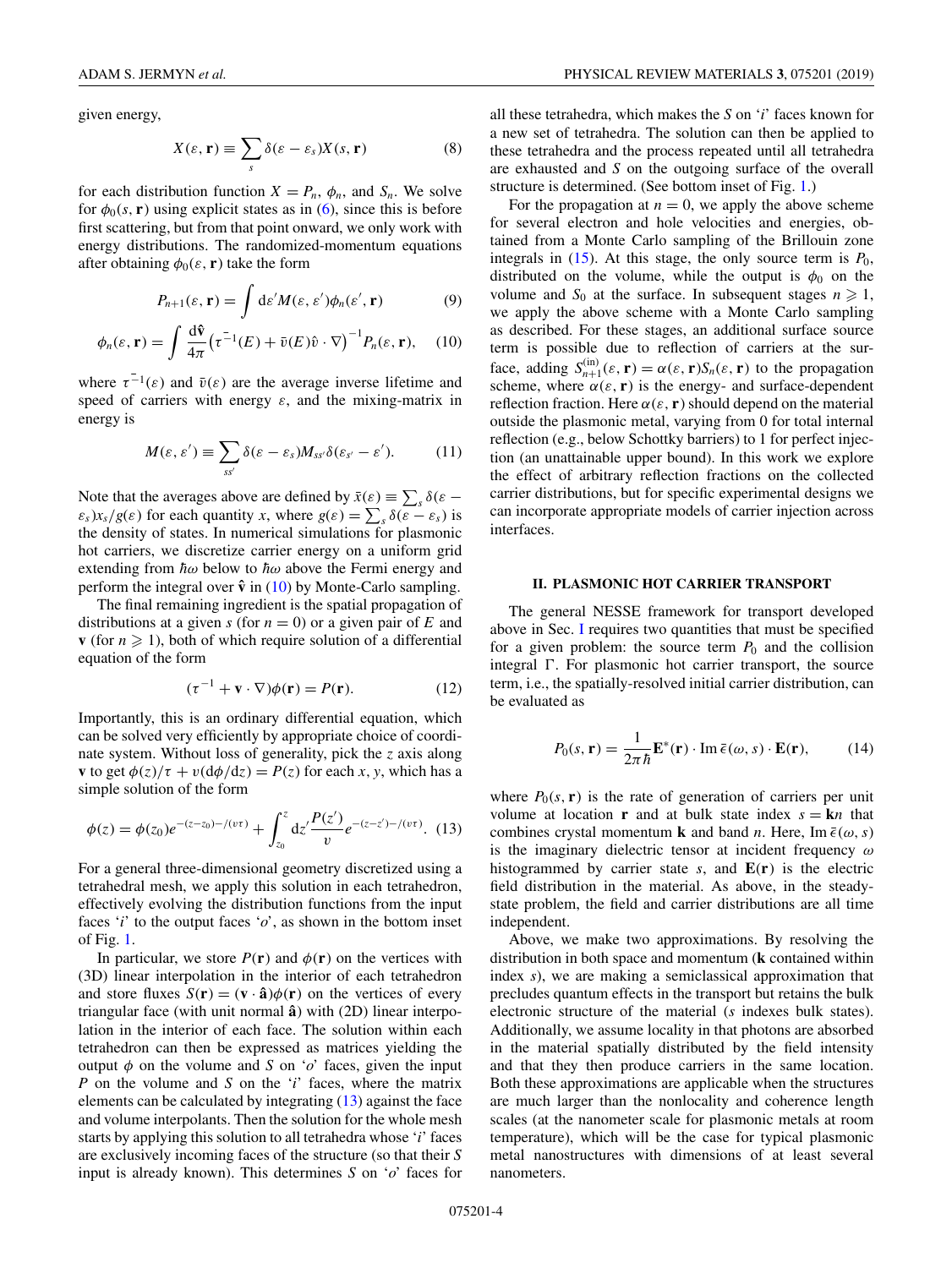<span id="page-4-0"></span>For calculating [\(14\)](#page-3-0), the field distribution **E**(**r**) in a plasmonic nanostructure of interest can be readily evaluated using any standard finite-element method (FEM) or finite-difference time-domain (FDTD) simulation tool. The carrier-resolved imaginary dielectric tensor Im  $\bar{\epsilon}(\omega, s)$  is obtained using our previously established *ab initio* method [\[50–53\]](#page-9-0),

$$
\lambda^* \cdot \text{Im } \bar{\epsilon}(\omega, s) \cdot \lambda = \frac{4\pi^2 e^2}{m_e^2 \omega^2} \int_{\text{BZ}} \frac{d\mathbf{k}}{(2\pi)^3} \sum_{n'n} (\delta(s, \mathbf{k}n') - \delta(s, \mathbf{k}n)) (f_{\mathbf{k}n} - f_{\mathbf{k}n'}) \delta(\varepsilon_{\mathbf{k}n'} - \varepsilon_{\mathbf{k}n} - \hbar \omega) |\lambda \cdot \langle \mathbf{p} \rangle_{n'n}^{\mathbf{k}}|^2 + \frac{4\pi^2 e^2}{m_e^2 \omega^2} \int_{\text{BZ}} \frac{d\mathbf{k}' d\mathbf{k}}{(2\pi)^6} \sum_{n'n\alpha \pm} (\delta(s, \mathbf{k}'n') - \delta(s, \mathbf{k}n)) (f_{\mathbf{k}n} - f_{\mathbf{k}'n'}) \left( n_{\mathbf{k}'-\mathbf{k},\alpha} + \frac{1}{2} \mp \frac{1}{2} \right) \times \delta(\varepsilon_{\mathbf{k}'n'} - \varepsilon_{\mathbf{k}n} - \hbar \omega \mp \hbar \omega_{\mathbf{k}'-\mathbf{k},\alpha}) \left| \lambda \cdot \sum_{n_1} \left( \frac{g_{\mathbf{k}'n',\mathbf{k}n}^{k'-\mathbf{k},\alpha} \langle \mathbf{p} \rangle_{n_1n}^{\mathbf{k}}}{\varepsilon_{\mathbf{k}n_1} - \varepsilon_{\mathbf{k}n} - \hbar \omega + i\eta} + \frac{\langle \mathbf{p} \rangle_{n'n}^{k'} g_{\mathbf{k}'n',\mathbf{k}n}^{k'-\mathbf{k},\alpha}}{\varepsilon_{\mathbf{k}'n_1} - \varepsilon_{\mathbf{k}n} + \hbar \omega_{\mathbf{k}'-\mathbf{k},\alpha} + i\eta} \right) \right|^2, \tag{15}
$$

where the first and second terms capture the contributions of direct and phonon-assisted transitions, respectively, and *λ* is an arbitrary test vector to sample the tensorial components. Briefly, ε**k***<sup>n</sup>* and *f***k***<sup>n</sup>* are electron energies and Fermi occupations indexed by wave vector **k** and band *n*,  $\hbar \omega_{\mathbf{q}\alpha}$ and  $n_{\mathbf{q}\alpha}$  are phonon energies and Bose occupations indexed by wave vector  $\mathbf{q} = \mathbf{k}' - \mathbf{k}$  and polarization  $\alpha$ , and  $\langle p \rangle$ and *g* are, respectively, the momentum matrix elements for electron-light interactions and the electron-phonon matrix elements, all of which we calculate *ab initio* using densityfunctional theory. See Ref. [\[51\]](#page-9-0) for a detailed discussion of the above terms and the computational details in evaluating them. The only modification is the first factor containing  $\delta(s, \mathbf{k}n)$ , a Kronecker  $\delta$  that selects the combined state index *s* that corresponds to wave vector **k** and band *n*. This histograms the contributions by carrier state: The positive terms for final states in the transitions correspond to electrons,

while the negative terms for the initial states correspond to holes.

We have previously shown for plasmonic metals that the DFT-calculated band structure is in excellent agreement with *GW* calculations and ARPES measurements [\[50,57\]](#page-9-0) and that the electron-phonon and optical matrix elements result in accurate prediction of resistivity and dielectric functions in comparison to experiment [\[51\]](#page-9-0). However, note that the NESSE framework is completely general, and the specific electronic structure choices we make here can be systematically improved upon using TD-DFT [\[36\]](#page-8-0) or many-body *GW* perturbation theory [\[58\]](#page-9-0), if necessary for other materials.

For transport of hot carriers in plasmonic nanostructures, the collision integral,  $\Gamma_s[f]$ , must account for scattering between electrons as well as scattering of electrons against phonons. We can evaluate this using *ab initio* band structures and matrix elements as

$$
\Gamma_{\mathbf{k}n}[f] = \frac{2}{\hbar} \int_{\text{BZ}} \frac{d\mathbf{k}'}{(2\pi)^3} \sum_{n'} \sum_{\mathbf{G}\mathbf{G}'} (f_{\mathbf{k}'n'} - f_{\mathbf{k}n}) \tilde{\rho}_{\mathbf{k}'n',\mathbf{k}n}(\mathbf{G}) \tilde{\rho}_{\mathbf{k}'n',\mathbf{k}n}^*(\mathbf{G}') \frac{4\pi e^2}{|\mathbf{k}' - \mathbf{k} + \mathbf{G}|^2} \operatorname{Im} \left[ \epsilon_{\mathbf{G}\mathbf{G}'}^{-1} (\mathbf{k}' - \mathbf{k}, \epsilon_{\mathbf{k}n} - \epsilon_{\mathbf{k}'n'}) \right] + \frac{2\pi}{\hbar} \int_{\text{BZ}} \frac{\Omega d\mathbf{k}'}{(2\pi)^3} \sum_{n'\alpha \pm} (f_{\mathbf{k}'n'} - f_{\mathbf{k}n}) \left( n_{\mathbf{k}' - \mathbf{k},\alpha} + \frac{1}{2} \mp \frac{1}{2} \right) \delta(\epsilon_{\mathbf{k}'n'} - \epsilon_{\mathbf{k}n} \mp \hbar \omega_{\mathbf{k}' - \mathbf{k},\alpha}) \left| g_{\mathbf{k}'n',\mathbf{k}n}^{k' - \mathbf{k},\alpha} \right|^2, \tag{16}
$$

where the first and second terms account for electronelectron and electron-phonon scattering, respectively. Briefly, the new quantities here are  $\tilde{\rho}$ , the density corresponding to the product of a pair of electronic wave functions in reciprocal space where **G** are reciprocal lattice vectors, and  $\epsilon_{GG'}^{-1}$ , the frequency-dependent inverse dielectric matrix (full nonlocal response) evaluated within the randomphase approximation. (This is closely related to a quasiparticle linewidth calculation in many-body perturbation theory within the  $G_0W_0$  approximation.) See the discussion of the corresponding electron linewidth contributions in Ref. [\[51\]](#page-9-0) for further details. The only differences here are a factor of  $2/\hbar$  to convert from linewidth to scattering rate and a trivial generalization from Fermi distributions to arbitrary occupations *f* .

#### **III. COMPUTATIONAL DETAILS**

We use density-functional theory calculations of electrons, phonons, and their matrix elements in the open-source JDFTx software [\[59\]](#page-9-0) to evaluate the generated carrier distributions (15) and collision integrals in the mixing matrix form  $(16, 3, 4, 11)$ . See Ref. [\[51\]](#page-9-0) for a complete specification of the electronic structure details.

In NESSE calculations of hot carrier transport, we use  $\sim$ 10<sup>5</sup> random pairs of electron and hole states that conserve energy with the incident photons of energy  $\hbar \omega$  for the  $n = 0$ step (prior to the first scattering event). For subsequent steps, we use a uniform energy grid with resolution ∼0.1 eV and use  $\sim$ 10<sup>4</sup> random samples of energy and velocity direction. We perform the transport solution on the same tetrahedral mesh as the electromagnetic simulation.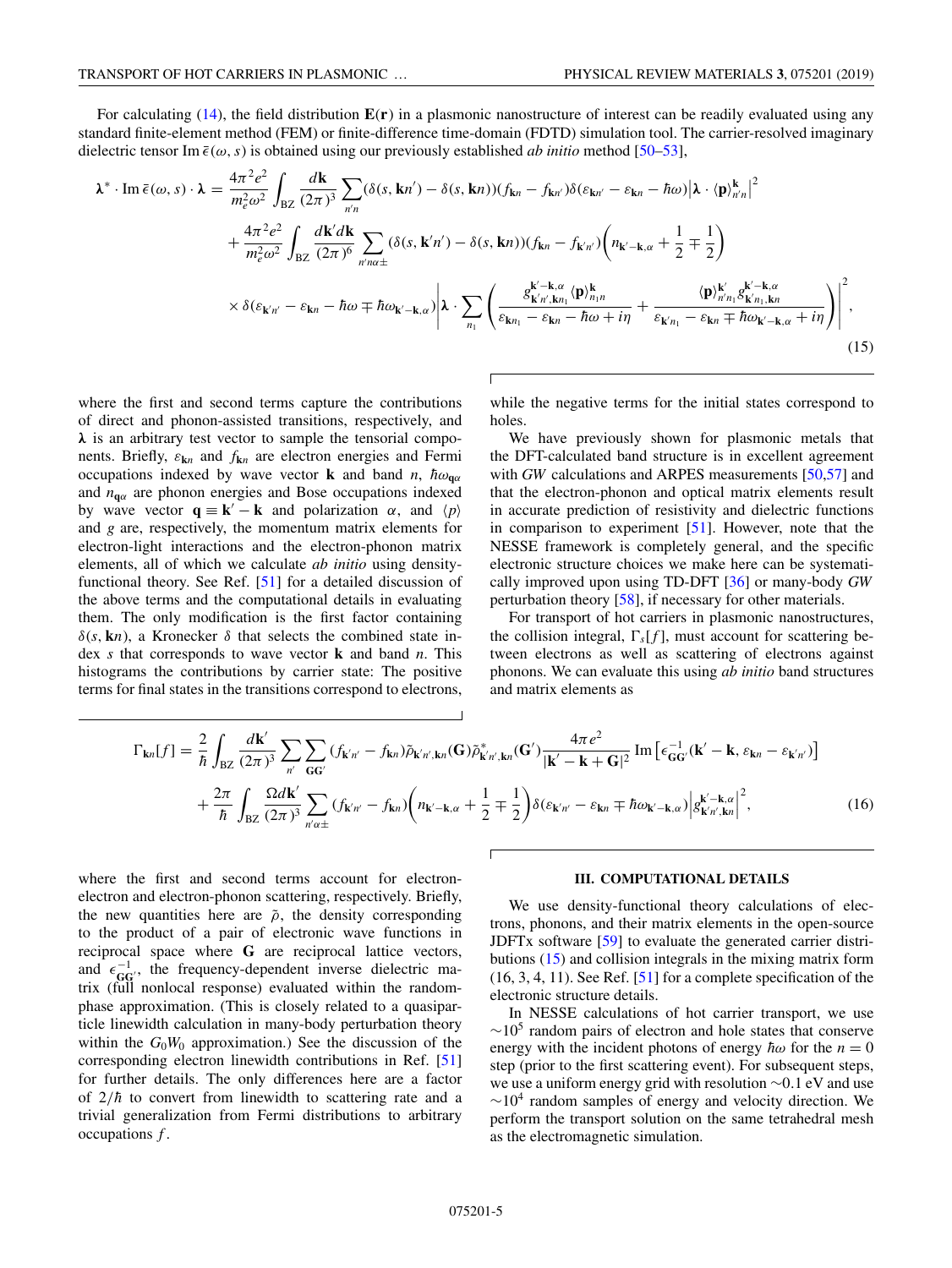<span id="page-5-0"></span>The solution scheme detailed above scales linearly with the number of tetrahedra and achieves a typical throughput of  $1-2\times10^6$  tetrahedra/second per CPU core (timed on NERSC Edison and Cori) and parallelizes linearly over the velocity and energy (state) samples. For typical geometries requiring  $\sim$ 10<sup>5</sup> tetrahedra in the plasmonic metal, our solution scheme with the chosen number of samples therefore takes  $\sim 10^2$ seconds on 100 cores for the *n* = 0 step and ∼10 seconds for each subsequent *n*. Note that NESSE presents significant advantages over Monte Carlo simulations of individual carriers, because we completely avoid ray-tetrahedron intersections and obtain solutions for the entire mesh together for a given electronic state (energy & velocity).

For electromagnetic (EM) simulations, we use the commercial software COMSOL, based on the finite element method. In all cases, we use the Wave Optics package, solving the EM wave equations in the frequency domain. Furthermore, we employ the scattering field formulation, analytically defining the incident (background) electric field with the desired polarization and computing the scattered field. The simulated structure is placed at the center of a spherical domain and is enclosed by a perfectly matched layer. We use a tetrahedral mesh which is highly refined inside and around the structure of interest. Both the enclosing domain dimensions and the mesh refinement have been tested to ensure parameter independence of the results (both EM and transport, since they share the same mesh).

### **IV. RESULTS AND DISCUSSION**

Our NESSE framework resolves carrier dynamics spatially, energetically, and as a function of the number of times they scatter. Therefore it provides fine-grained information on the physics of transport of hot carriers. To explore this data we begin with Fig.  $2(a)$ , which shows the carrier distribution that reaches the surface of a spherical gold nanoparticle as a function of energy and the size of the particle. Smaller nanoparticles collect a larger fraction of their carriers at high energy. This is because these carriers have had less distance (and therefore fewer opportunities) to scatter.

To begin, we examine the carrier distribution in energy and scattering count. Figure 2 shows the collected carrier distributions, both (a) total and (b),(c) by scattering event, in spherical gold nanoparticles of various diameters. As expected, the smaller particles collect more carriers at low scattering counts. In addition, even at a given scattering count the smaller particle collects carriers of higher energy than the larger particle, because the mean free path of carriers decreases with increasing energy [\[51\]](#page-9-0).

Broadly speaking then there are two primary effects which vary with particle size: The first is a change in regime; small particles collect carriers nearly ballistically, whereas large particles collect them semidiffusively. The second is a change in energy scale; large particles preferentially collect low-energy carriers as high-energy carriers scatter more readily. Note that small nanoparticles will additionally generate carriers by intraband transitions due to the nanoscale field geometry (Landau damping). However, phonon-assisted transitions dominate over this effect in particles larger than about 40 nm [\[51\]](#page-9-0), which is the regime in which transport



FIG. 2. (a) Hot carrier energy distribution reaching the surface of spherical gold nanoparticles of various diameters *D*, normalized to one absorbed photon ( $\lambda = 490$  nm). This distribution is the perturbation from equilibrium: Negative probabilities here correspond to holes. Note increasing thermalization with increasing *D*. (b),(c) Cumulative carrier distributions that reach after scattering  $\leq n$  times in 20 and 160 nm nanoparticles. Note that holes predominantly reach after 1 scattering event, and the contributions of successive scattering events diminishes rapidly (at a faster rate for smaller particles).

effects are important anyway. We therefore focus on these larger nanostructures and do not explicitly include geometryassisted carrier excitations in the results presented below.

Figures  $2(b)$  and  $2(c)$  reveal another key feature: the asymmetry between electron and hole scattering. High-energy holes in gold are located in the *d* bands and have a much smaller mean free path than electrons of comparable energy because of lower band velocities [\[51\]](#page-9-0). As a result almost no holes are collected before the first scattering event. Collection then peaks after the first scattering and subsequently diminishes rapidly as the holes thermalize. The implication of this result for hole-driven solid-state and photochemical systems is that structures should be designed either below the high-energy hole mean free path length scale (∼1–3 nm) to collect them before the first scattering event or around the intermediate-energy hole mean free path scale (∼10 nm) to exploit the once-scattered holes.

Finally, Figs.  $2(b)$  and  $2(c)$  show that with increasing numbers of scattering events, the carrier energy distributions approach symmetric electron and hole perturbation close to the Fermi level, corresponding to an increase of electron temperature as expected. Notice that it takes only 3–4 scattering events to approach this limit, underscoring the importance of designing hot carrier devices in the sub-to-few mean free path scale.

The results discussed above so far assumed perfect collection at the surface. In realistic metal-semiconductor interfaces, injection of carriers from the metal to the semiconductor is possible only when the carrier energy exceeds the Schottky barrier height and when the carrier momentum tangential to the interface is conserved across it  $[60]$ . This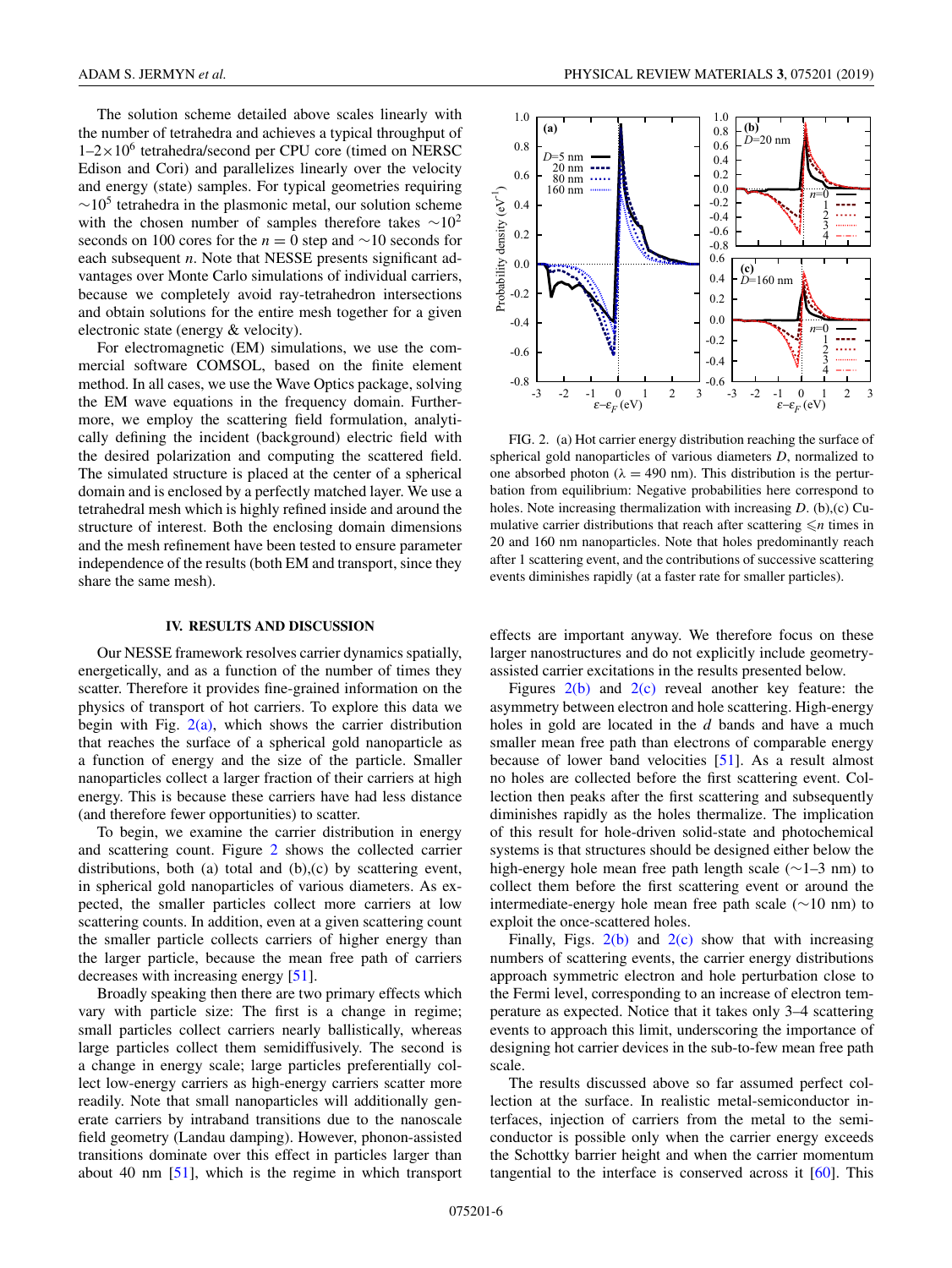

FIG. 3. Dependence of hot carrier energy distribution reaching the surface on what carrier energies are allowed to pass through, for particles of diameter (a) 20 nm and (b) 160 nm. When only electrons with  $\epsilon > 1$  eV pass through, reflected holes slightly enhance the number of these electrons, and vice versa, when only holes with  $\varepsilon$  < −1 eV pass through. However this is a small effect, especially for larger dimensions, so it is safe to assume that the carrier distribution reaching the surface is independent of the selection rules for hot carrier extraction at the surface.

energy and momentum-dependent injection probability limits carrier collection efficiency [\[61\]](#page-9-0) and is sensitive to the energymomentum dispersion relations of both the metal and the semiconductor, their energy level alignment at the interface, as well as to the roughness of the interface [\[62\]](#page-9-0). The NESSE framework contains information regarding the momentum distributions impinging on the surface for each scattering count *n* and can readily be coupled to a detailed model of the injection probability.

Here, we focus on the effect of carrier injection on carrier transport within the metal and therefore adopt simplified injection probability models that would introduce the *maximum effect on carrier transport*. Figure 3 examines the carrier distribution collected at the surface of a gold nanoparticle with varying surface collection properties. We compare four distinct scenarios here, one in which all carriers are collected (ideal) and three in which carriers are only collected above a specific energy. Note that the carriers that are not collected are assumed to reflect back into the material, where they can undergo further scattering processes.

These scenarios suggest that, by and large, fractional reflection of carriers at one energy has the primary effect of reducing carrier collection at that energy. The secondary effect of reintroducing the reflected carriers into the material only minimally enhances collection at other energies. Moreover this enhancement is limited to energies just above the collection threshold and noticeable only for smaller particles where the reflected carriers are likely to reach another surface prior to additional scattering. This observation has an important implication both for experimental design and hot carrier device simulation: The available hot carrier flux at the surface is mostly independent of the surface collection property, cleanly separating the geometric design of the metal structure with the material design of the metal-collector interface.

Having examined the dependence on energy and scattering properties in spherical particles where spatial variations are less important, we now turn to complex structures with high spatial inhomogeneity and exploit the full power of



FIG. 4. Spatially-resolved hot carrier energy distribution reaching the surface of a gold bowtie nanoantenna illuminated on resonance (650 nm). The top panels compare the spatial distribution of the electric field with fluxes of electrons or holes with energy further than 0.5 or 1.5 eV from the Fermi level, while the lower panels show the average energy-resolved carrier flux in various spatial slices. The fluxes are normalized per absorbed photon per unit area of the surface. Higher energy carriers decay rapidly and are localized to the electromagnetic 'hot spots,' whereas lower energy carriers can reach further away.

the NESSE framework. Figure 4 shows carrier distributions resolved in energy and space for a gold bowtie nanoantenna (100 nm equilateral triangles with 40 nm thickness, 10 nm corner radius, and a 30 nm gap), illuminated at normal incidence with the electric field direction along the gap and at a resonant wavelength of 650 nm. For this structure and illumination, the field intensity (central top panel), and hence the initial distribution of generated carriers, are sharply localized near the gap. The remaining top panels show the carrier fluxes of holes (left) and electrons (right) above different cutoff energies, normalized per absorbed photon per unit total surface area. Note that these normalized fluxes are dimensionless, but they are not probabilities; they can exceed one both because they are a ratio of carrier flux at one point to the *average* absorbed photon flux and because each electron-electron scattering event produces multiple lower energy hot carriers.

The collected carriers localize quite strongly near the field maximum, indicating that field enhancement remains a significant factor even after transport processes are accounted for. Importantly, however, the extent of localization of collected carriers is strongly dependent on the energy of collected carriers. With a higher energy threshold for collection, the overall carrier flux diminishes and becomes more strongly localized towards the high-field gap region. This is also shown in the carrier energy distributions reaching the surface at various distances from the gap region in the bottom panel of Fig. 4. Low-energy carriers can reach further from the high-field 'hot spots' both because of their higher mean free path and because they can be generated by scattering of higher energy carriers.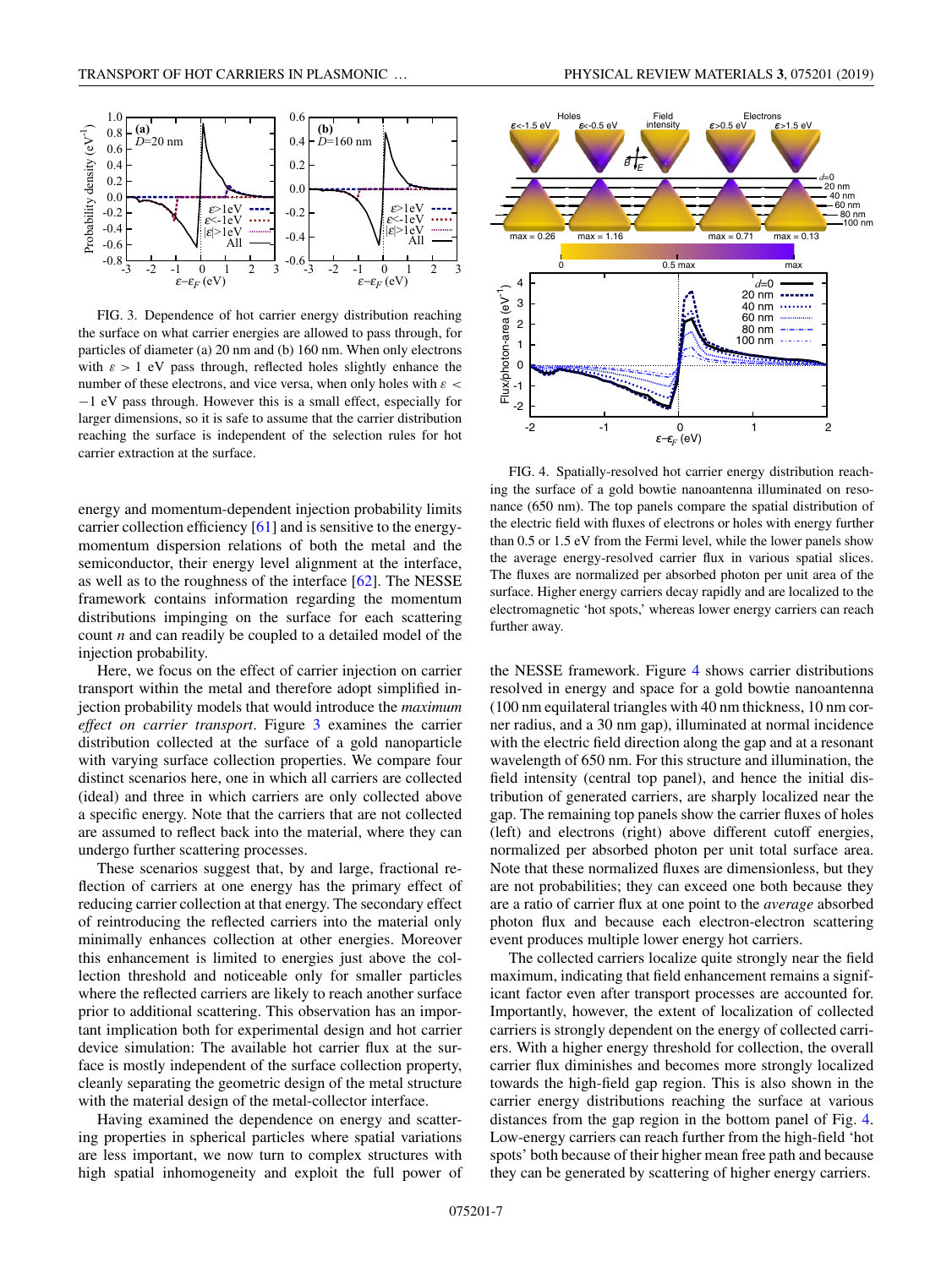

FIG. 5. Comparison of spatially- and energy-resolved hot carrier fluxes reaching the surface of a gold (upper) and aluminum (lower) rectangular nanorod illuminated at 800 nm wavelength for the long axis (left) and 390 nm wavelength for the short axis (right). The top panels compare the spatial distributions of carrier flux with energy greater than 1.5 eV (left) or 2.5 eV (right) away from the Fermi level, while the lower panels show the spatially-averaged energy distributions. Fluxes are normalized per photon absorbed per unit area of the surface. Aluminum is less efficient at collecting low energy carriers due to a shorter electron-phonon scattering mean free path but enhances high-energy electron collection compared to gold because of increased generation of (and comparable mean free paths for) high-energy electrons.

Overall these results show that both the electromagnetic field distribution and the carrier scattering properties play a vital role in shaping the carrier distributions that reach the surface. Predictions solely based on field intensity will overstate carrier localization, particularly at lower energies, while predictions made without accounting for the field distribution will completely miss the spatial inhomogeneity. Experimentally, this spatial inhomogeneity on the tens to hundreds of nanometers is vital to understand hot carrier imaging, photodetection, photovoltaic and photochemical energy conversion, which all involve carrier collection into a semiconductor or molecule [\[54,55\]](#page-9-0). However, optical probes of the carrier response (which we can predict quantitatively using our firstprinciples framework as shown previously [\[53\]](#page-9-0)) cannot sense this inhomogeneity due to the diffraction limit and instead measures a spatially-averaged result. The hot carrier distribution that we predict here is critical to understand experiments where hot carrier transport matters, precisely because it is not possible to measure these distributions directly.

Finally, we investigate the influence of material choice on the carrier distribution, and in particular, due to the increasing interest in aluminum plasmonics, compare carrier distributions in gold and aluminum structures with similar geometries. In particular, we pick the rectangular nanoantenna geometry shown in Fig. 5, with long-axis length 140 nm, short-axis length 80 nm, height 40 nm, and 10 nm corner radius. At normal incidence, the resonant absorption frequency depends both on the material and whether the polarization (electric field) direction is along the long or short axis. In particular, we find broad absorption resonances centered at 600 nm and 800 nm, respectively, for aluminum and gold for the long-axis polarization and at 390 nm and 610 nm, respectively, for the short-axis polarization. In order to compare carrier dynamics keeping all other parameters similar, we pick a common long-axis illumination wavelength of 800 nm and a short-axis illumination wavelength of 390 nm, which covers the greatest range of photon energies and exhibits strong absorption in both materials. Since we care about the collected carriers *per absorbed photon*, minor differences in the absolute absorption cross section are irrelevant.

The top panels of Fig. 5 show the spatially-resolved carrier fluxes above a threshold energy in both materials and for both illuminations. As before, the carriers are less localized than the field intensity and the spatial extent increases with decreasing energy due to the higher mean free path and secondary-scattered contributions at lower energies. This effect is comparable in the two materials. Now, compare the probabilities of carrier collection at various energies in the two materials, also shown in the bottom panels as an energy distribution integrated over the structure. At low energies, the carrier collection is overall smaller in aluminum because of a lower electron-phonon mean free path close to the Fermi level (in turn because of lighter atoms and higher density of states in Al) [\[51\]](#page-9-0). At higher energies, the mean free path is dominated by electron-electron scattering which is similar between the two materials, and the collection probabilities become comparable. However, at energies above the interband threshold of gold, accessible by the 390 nm short-axis illumination, aluminum exhibits much stronger collection of high-energy electrons compared to gold, because most of the photon energy is now deposited in the *d*-band holes in gold [\[50\]](#page-9-0). Aluminum wins for high-energy electrons because of a more favorable initial distribution and comparable carrier transport.

#### **V. CONCLUSIONS AND OUTLOOK**

We have presented a new general theoretical and computational framework, NESSE, for transport phenomena far from equilibrium and demonstrated its utility in detail for hot carrier physics in large nanoscale to mesoscale structures. NESSE hybridizes the best features of phase-space (Boltzmann) and particle-based (Monte Carlo) methods and allows us to bridge *ab initio* electronic structure calculations, carrier collision integrals, and electromagnetic simulations to predict the dynamics of photoexcited carriers. The detailed analysis of scattering mechanisms and transport presented here, specialized for the case of plasmonic hot carrier dynamics, provides insight into designing new materials and device motifs which are suitable for carrier transport. Material design is especially relevant for doped-semiconductor plasmonic materials where electronic band structures, and hence phase space for generation as well as scattering, could be controlled by altering composition. This work additionally paves the way for geometric design of hot carrier devices that carefully optimize against and exploit carrier scattering.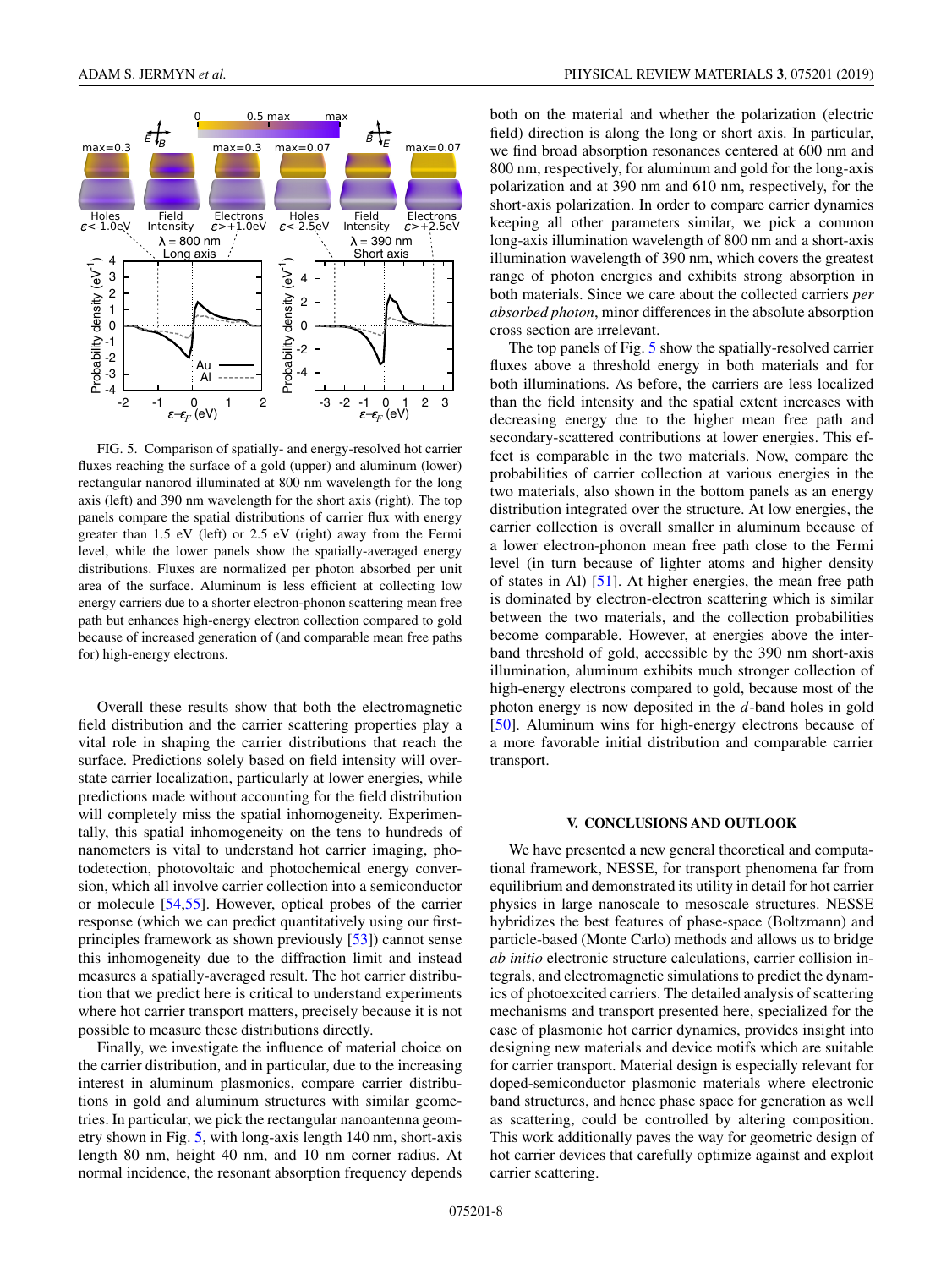<span id="page-8-0"></span>In general, NESSE fills a void in theoretical methods to analyze far-from-equilibrium semiclassical transport phenomena with highly-detailed models of the scattering processes, such as those involving electrons and phonons in the hot carrier example detailed here. It will therefore be invaluable in several areas of physics where transport of charged particles in strong nonequilibrium is pervasive, at length scales both microscopic and astronomical.

## **ACKNOWLEDGMENTS**

This material is based upon work performed at the Joint Center for Artificial Photosynthesis, a DOE Energy Innovation Hub, supported through the Office of Science of the U.S. Department of Energy under Award Number DE-SC0004993.

This research used resources of the National Energy Research Scientific Computing Center, a DOE Office of Science User Facility supported by the Office of Science of the U.S. Department of Energy under Contract No. DE-AC02-05CH11231, as well as the Center for Computational Innovations at Rensselaer Polytechnic Institute. A.S.J. thanks the UK Marshall Commission and the US Goldwater Scholarship for financial support. G.T. acknowledges support from the Swiss National Science Foundation, Early Postdoctoral Mobility Fellowship No. P2EZP2-159101. P.N. acknowledges start-up funding from the Harvard John A. Paulson School of Engineering and Applied Sciences and partial support from the Harvard University Center for the Environment (HUCE). R.S. acknowledges start-up funding from the Department of Materials Science and Engineering at Rensselaer Polytechnic Institute.

- [1] E. Altewischer, M. P. van Exter, and J. P. Woerdman, [Nature \(London\)](https://doi.org/10.1038/nature00869) **[418](https://doi.org/10.1038/nature00869)**, [304](https://doi.org/10.1038/nature00869) [\(2002\)](https://doi.org/10.1038/nature00869).
- [2] D. K. Gramotnev and S. I. Bozhevolnyi, [Nat. Photon.](https://doi.org/10.1038/nphoton.2009.282) **[4](https://doi.org/10.1038/nphoton.2009.282)**, [83](https://doi.org/10.1038/nphoton.2009.282) [\(2010\)](https://doi.org/10.1038/nphoton.2009.282).
- [3] H. A. Atwater and A. Polman, [Nat. Mater.](https://doi.org/10.1038/nmat2629) **[9](https://doi.org/10.1038/nmat2629)**, [205](https://doi.org/10.1038/nmat2629) [\(2010\)](https://doi.org/10.1038/nmat2629).
- [4] J. A. Schuller, [Nat. Mater.](https://doi.org/10.1038/nmat2630) **[9](https://doi.org/10.1038/nmat2630)**, [193](https://doi.org/10.1038/nmat2630) [\(2010\)](https://doi.org/10.1038/nmat2630).
- [5] M. L. Brongersma, N. J. Halas, and P. Nordlander, [Nat. Nano](https://doi.org/10.1038/nnano.2014.311) **[10](https://doi.org/10.1038/nnano.2014.311)**, [25](https://doi.org/10.1038/nnano.2014.311) [\(2015\)](https://doi.org/10.1038/nnano.2014.311).
- [6] Y. Takahashi and T. Tatsuma, [Appl. Phys. Lett.](https://doi.org/10.1063/1.3659476) **[99](https://doi.org/10.1063/1.3659476)**, [182110](https://doi.org/10.1063/1.3659476) [\(2011\)](https://doi.org/10.1063/1.3659476).
- [7] F. Wang and N. A. Melosh, [Nano Lett.](https://doi.org/10.1021/nl203196z) **[11](https://doi.org/10.1021/nl203196z)**, [5426](https://doi.org/10.1021/nl203196z) [\(2011\)](https://doi.org/10.1021/nl203196z).
- [8] Y. J. Jang, K. Chung, J. S. Lee, C. H. Choi, J. W. Lim, and D. H. Kim, [ACS Photon.](https://doi.org/10.1021/acsphotonics.8b01021) **[5](https://doi.org/10.1021/acsphotonics.8b01021)**, [4711](https://doi.org/10.1021/acsphotonics.8b01021) [\(2018\)](https://doi.org/10.1021/acsphotonics.8b01021).
- [9] R. G. Hobbs, W. P. Putnam, A. Fallahi, Y. Yang, F. X. Kärtner, and K. K. Berggren, [Nano Lett.](https://doi.org/10.1021/acs.nanolett.7b02495) **[17](https://doi.org/10.1021/acs.nanolett.7b02495)**, [6069](https://doi.org/10.1021/acs.nanolett.7b02495) [\(2017\)](https://doi.org/10.1021/acs.nanolett.7b02495).
- [10] P. J. Schuck, [Nat. Nano](https://doi.org/10.1038/nnano.2013.228) **[8](https://doi.org/10.1038/nnano.2013.228)**, [799](https://doi.org/10.1038/nnano.2013.228) [\(2013\)](https://doi.org/10.1038/nnano.2013.228).
- [11] J. Adleman, D. Boyd, D. Goodwin, and D. Psaltis, [Nano Lett.](https://doi.org/10.1021/nl902711n) **[9](https://doi.org/10.1021/nl902711n)**, [4417](https://doi.org/10.1021/nl902711n) [\(2009\)](https://doi.org/10.1021/nl902711n).
- [12] K. Awazu, [J. Am. Chem. Soc.](https://doi.org/10.1021/ja076503n) **[130](https://doi.org/10.1021/ja076503n)**, [1676](https://doi.org/10.1021/ja076503n) [\(2008\)](https://doi.org/10.1021/ja076503n).
- [13] L. Brus, [Acc. Chem. Res.](https://doi.org/10.1021/ar800121r) **[41](https://doi.org/10.1021/ar800121r)**, [1742](https://doi.org/10.1021/ar800121r) [\(2008\)](https://doi.org/10.1021/ar800121r).
- [14] P. Christopher, H. Xin, and S. Linic, [Nat. Chem.](https://doi.org/10.1038/nchem.1032) **[3](https://doi.org/10.1038/nchem.1032)**, [467](https://doi.org/10.1038/nchem.1032) [\(2011\)](https://doi.org/10.1038/nchem.1032).
- [15] [J.-J. Chen, J. C. S. Wu, P. C. Wu, and D. P. Tsai,](https://doi.org/10.1021/jp1074048) J. Phys. Chem. C **[115](https://doi.org/10.1021/jp1074048)**, [210](https://doi.org/10.1021/jp1074048) [\(2011\)](https://doi.org/10.1021/jp1074048).
- [16] S. K. Cushing and N. Q. Wu, [Electrochem. Soc. Interface](https://doi.org/10.1149/2.F08132if) **[22](https://doi.org/10.1149/2.F08132if)**, [63](https://doi.org/10.1149/2.F08132if) [\(2013\)](https://doi.org/10.1149/2.F08132if).
- [17] C. Frischkorn and M. Wolf, [Chem. Rev.](https://doi.org/10.1021/cr050161r) **[106](https://doi.org/10.1021/cr050161r)**, [4207](https://doi.org/10.1021/cr050161r) [\(2006\)](https://doi.org/10.1021/cr050161r).
- [18] K. Wu, J. Chen, J. R. McBride, and T. Lian, [Science](https://doi.org/10.1126/science.aac5443) **[349](https://doi.org/10.1126/science.aac5443)**, [632](https://doi.org/10.1126/science.aac5443) [\(2015\)](https://doi.org/10.1126/science.aac5443).
- [19] H. Inouye, K. Tanaka, I. Tanahashi, and K. Hirao, *[Phys. Rev. B](https://doi.org/10.1103/PhysRevB.57.11334)* **[57](https://doi.org/10.1103/PhysRevB.57.11334)**, [11334](https://doi.org/10.1103/PhysRevB.57.11334) [\(1998\)](https://doi.org/10.1103/PhysRevB.57.11334).
- [20] [A. Furube, L. Du, K. Hara, R. Katoh, and M. Tachiya,](https://doi.org/10.1021/ja076134v) J. Am. Chem. Soc. **[129](https://doi.org/10.1021/ja076134v)**, [14852](https://doi.org/10.1021/ja076134v) [\(2007\)](https://doi.org/10.1021/ja076134v).
- [21] H. Harutyunyan, A. B. F. Martinson, D. Rosenmann, L. K. Khorashad, L. V. Besteiro, A. O. Govorov, and G. P. Wiederrecht, [Nat. Nano](https://doi.org/10.1038/nnano.2015.165) **[10](https://doi.org/10.1038/nnano.2015.165)**, [770](https://doi.org/10.1038/nnano.2015.165) [\(2015\)](https://doi.org/10.1038/nnano.2015.165).
- [22] M. W. Knight, H. Sobhani, P. Nordlander, and N. J. Halas, [Science](https://doi.org/10.1126/science.1203056) **[332](https://doi.org/10.1126/science.1203056)**, [702](https://doi.org/10.1126/science.1203056) [\(2011\)](https://doi.org/10.1126/science.1203056).
- [23] B. Y. Zheng, H. Zhao, A. Manjavacas, M. McClain, P. Nordlander, and N. J. Halas, [Nat. Commun.](https://doi.org/10.1038/ncomms8797) **[6](https://doi.org/10.1038/ncomms8797)**, [7797](https://doi.org/10.1038/ncomms8797) [\(2015\)](https://doi.org/10.1038/ncomms8797).
- [24] S. A. Buntin, L. J. Richter, R. R. Cavanagh, and D. S. King, [Phys. Rev. Lett.](https://doi.org/10.1103/PhysRevLett.61.1321) **[61](https://doi.org/10.1103/PhysRevLett.61.1321)**, [1321](https://doi.org/10.1103/PhysRevLett.61.1321) [\(1988\)](https://doi.org/10.1103/PhysRevLett.61.1321).
- [25] J. M. Ziman, *Principles of the Theory of Solids* (Cambridge University Press, Cambridge, 1964).
- [26] F. Chen and N. J. Tao, [Acc. Chem. Res.](https://doi.org/10.1021/ar800199a) **[42](https://doi.org/10.1021/ar800199a)**, [429](https://doi.org/10.1021/ar800199a) [\(2009\)](https://doi.org/10.1021/ar800199a).
- [27] N. Del Fatti, C. Voisin, M. Achermann, S. Tzortzakis, D. Christofilos, and F. Vallée, [Phys. Rev. B](https://doi.org/10.1103/PhysRevB.61.16956) **[61](https://doi.org/10.1103/PhysRevB.61.16956)**, [16956](https://doi.org/10.1103/PhysRevB.61.16956) [\(2000\)](https://doi.org/10.1103/PhysRevB.61.16956).
- [28] M. S. Tame, K. R. McEnery, S. K. Ozdemir, J. Lee, S. A. Maier, and M. S. Kim, [Nat. Phys.](https://doi.org/10.1038/nphys2615) **[9](https://doi.org/10.1038/nphys2615)**, [329](https://doi.org/10.1038/nphys2615) [\(2013\)](https://doi.org/10.1038/nphys2615).
- [29] G. Stefanucci and R. van Leeuwen, *Nonequilibrium Many-Body Theory of Quantum Systems: A Modern Introduction* (Cambridge University Press, Cambridge, 2013).
- [30] M. Thoss and F. Evers, [J. Chem. Phys.](https://doi.org/10.1063/1.5003306) **[148](https://doi.org/10.1063/1.5003306)**, [030901](https://doi.org/10.1063/1.5003306) [\(2018\)](https://doi.org/10.1063/1.5003306).
- [31] E. Perfetto, A.-M. Uimonen, R. van Leeuwen, and G. Stefanucci, [Phys. Rev. A](https://doi.org/10.1103/PhysRevA.92.033419) **[92](https://doi.org/10.1103/PhysRevA.92.033419)**, [033419](https://doi.org/10.1103/PhysRevA.92.033419) [\(2015\)](https://doi.org/10.1103/PhysRevA.92.033419).
- [32] T. Zhou, P. Zheng, S. C. Pandey, R. Sundararaman, and D. Gall, [J. Appl. Phys.](https://doi.org/10.1063/1.5020577) **[123](https://doi.org/10.1063/1.5020577)**, [155107](https://doi.org/10.1063/1.5020577) [\(2018\)](https://doi.org/10.1063/1.5020577).
- [33] Y. Zhang, C. Yam, and G. C. Schatz, [J. Phys. Chem. Lett.](https://doi.org/10.1021/acs.jpclett.6b00879) **[7](https://doi.org/10.1021/acs.jpclett.6b00879)**, [1852](https://doi.org/10.1021/acs.jpclett.6b00879) [\(2016\)](https://doi.org/10.1021/acs.jpclett.6b00879).
- [34] C. A. Downing, E. Mariani, and G. Weick, [Phys. Rev. B](https://doi.org/10.1103/PhysRevB.96.155421) **[96](https://doi.org/10.1103/PhysRevB.96.155421)**, [155421](https://doi.org/10.1103/PhysRevB.96.155421) [\(2017\)](https://doi.org/10.1103/PhysRevB.96.155421).
- [35] [C. A. Downing, E. Mariani, and G. Weick,](https://doi.org/10.1088/1361-648X/aa9d59) J. Phys.: Condens. Matter **[30](https://doi.org/10.1088/1361-648X/aa9d59)**, [025301](https://doi.org/10.1088/1361-648X/aa9d59) [\(2017\)](https://doi.org/10.1088/1361-648X/aa9d59).
- [36] E. Runge and E. K. U. Gross, [Phys. Rev. Lett.](https://doi.org/10.1103/PhysRevLett.52.997) **[52](https://doi.org/10.1103/PhysRevLett.52.997)**, [997](https://doi.org/10.1103/PhysRevLett.52.997) [\(1984\)](https://doi.org/10.1103/PhysRevLett.52.997).
- [37] L. Wang, R. Long, and O. V. Prezhdo, [Ann. Rev. Phys. Chem.](https://doi.org/10.1146/annurev-physchem-040214-121359) **[66](https://doi.org/10.1146/annurev-physchem-040214-121359)**, [549](https://doi.org/10.1146/annurev-physchem-040214-121359) [\(2015\)](https://doi.org/10.1146/annurev-physchem-040214-121359).
- [38] K. Stephan, [Adv. Energy Mater.](https://doi.org/10.1002/aenm.201700440) **[7](https://doi.org/10.1002/aenm.201700440)**, [1700440](https://doi.org/10.1002/aenm.201700440) [\(2017\)](https://doi.org/10.1002/aenm.201700440).
- [39] G. Stefanucci and C.-O. Almbladh, [Europhys. Lett.](https://doi.org/10.1209/epl/i2004-10043-7) **[67](https://doi.org/10.1209/epl/i2004-10043-7)**, [14](https://doi.org/10.1209/epl/i2004-10043-7)  $(2004)$ .
- [40] R. Long and O. V. Prezhdo, [J. Am. Chem. Soc.](https://doi.org/10.1021/ja5001592) **[136](https://doi.org/10.1021/ja5001592)**, [4343](https://doi.org/10.1021/ja5001592) [\(2014\)](https://doi.org/10.1021/ja5001592).
- [41] H. Wang, J. Bang, Y. Sun, L. Liang, D. West, V. Meunier, and S. Zhang, [Nat. Commun.](https://doi.org/10.1038/ncomms11504) **[7](https://doi.org/10.1038/ncomms11504)**, [11504](https://doi.org/10.1038/ncomms11504) [\(2016\)](https://doi.org/10.1038/ncomms11504).
- [42] A. Manjavacas, J. G. Liu, V. Kulkarni, and P. Nordlander, [ACS Nano](https://doi.org/10.1021/nn502445f) **[8](https://doi.org/10.1021/nn502445f)**, [7630](https://doi.org/10.1021/nn502445f) [\(2014\)](https://doi.org/10.1021/nn502445f).
- [43] J. Ma, Z. Wang, and L.-W. Wang, [Nat. Commun.](https://doi.org/10.1038/ncomms10107) **[6](https://doi.org/10.1038/ncomms10107)**, [10107](https://doi.org/10.1038/ncomms10107) [\(2015\)](https://doi.org/10.1038/ncomms10107).
- [44] J. A. Golovchenko, [Phys. Rev. B](https://doi.org/10.1103/PhysRevB.13.4672) **[13](https://doi.org/10.1103/PhysRevB.13.4672)**, [4672](https://doi.org/10.1103/PhysRevB.13.4672) [\(1976\)](https://doi.org/10.1103/PhysRevB.13.4672).
- [45] [G. J. M. Hagelaar and L. C. Pitchford,](https://doi.org/10.1088/0963-0252/14/4/011) Plasma Sources Sci. Technol. **[14](https://doi.org/10.1088/0963-0252/14/4/011)**, [722](https://doi.org/10.1088/0963-0252/14/4/011) [\(2005\)](https://doi.org/10.1088/0963-0252/14/4/011).